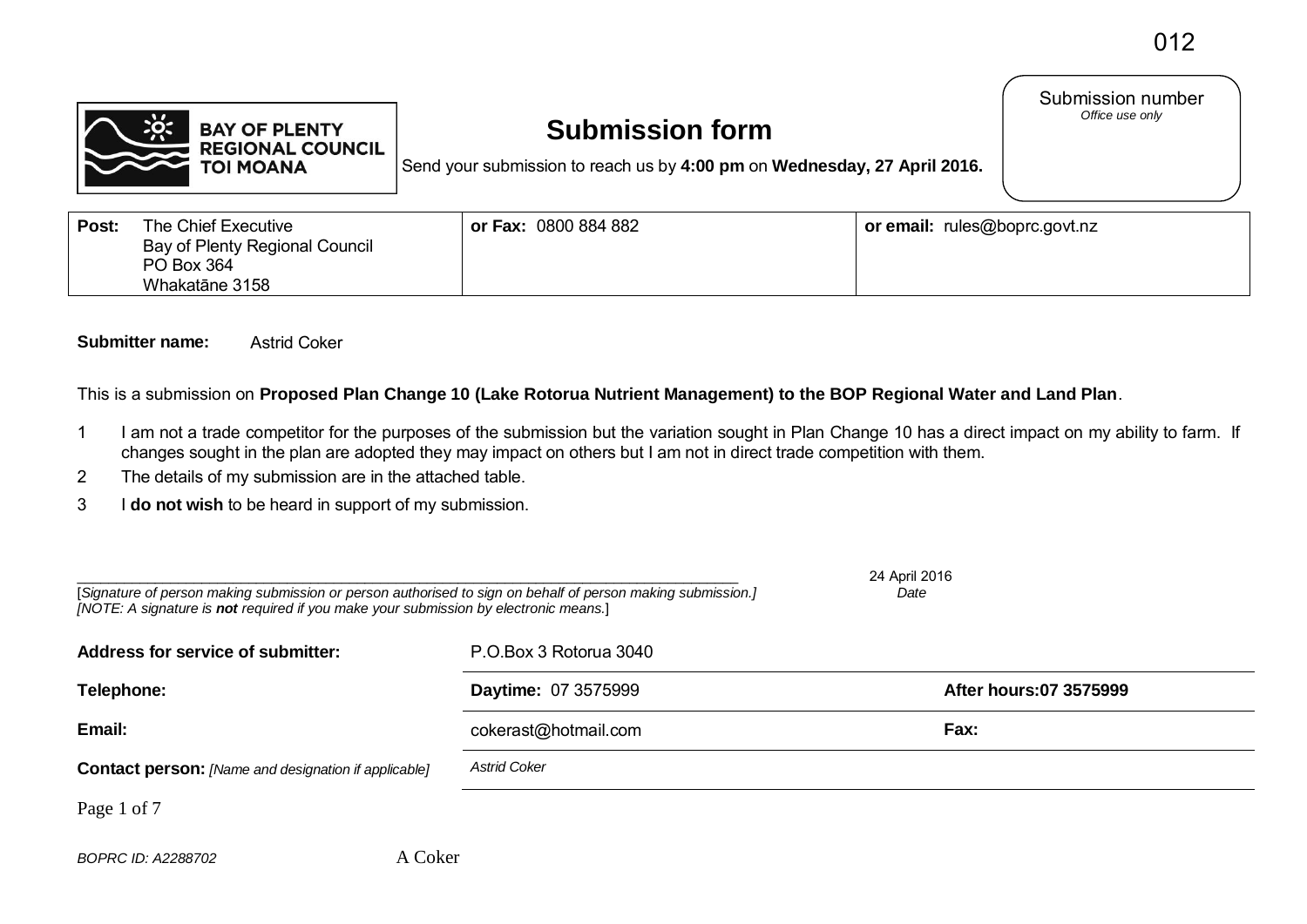## **Type of property**

Our property is approximately 22 hectares and is currently a drystock farm. The topography varies from predominantly flat to rolling contour with some steep hill country. The location is in Tarukenga approximately 14 km north of Rotorua.

Environmental mitigation actions which have already been taken include:

- Stocking rate is within the Plan Change 10 Schedule LR Two table (p25)
- The stock predominantly grazed over winter are ewe hoggets and breeding ewes
- No irrigation
- No cropping
- Exclusion of cultivation –no tillage practises
- The planting of diverse pasture species
- Use of biological farming practises to increase humus, soil organic matter and earth worm numbers
- Predominantly use low soluble P fertiliser forms
- Steep land, rolling contour and flat land have all been fenced separately
- Planting of deep rooting woody shrubs in paddocks and along side internal fence lines
- Planting of willows and poplars
- Previous owners planted a Riparian Strip containing natives and P.radiata along the entire North Eastern Side of the boundary
- The South side of our property has a 4m hedge
- We have started planting hedges along the Western side of the boundary and in the future plan to extend this

Our farm is unlikely to be a high nitrogen loss property but instead a sustainably managed farm with practises based upon the current science available for Nitrogen and Phosphorus mitigation. I have been advised by the Regional Council that our pNDA (provisional Nitrogen Discharge Allowance) is based upon the average for farming enterprises under 40ha in size although I have not yet been given a figure . Consequently at this point in time I am unable to assess the long term implications of Plan Change 10 relating to the calculation of the nitrogen discharge limit and its application to our property. I am unable to give an informed opinion on the numbers generated for nitrogen loads by Overseer, although enhancement of the water quality of the Lakes is important. Farming is already a volatile business without having further uncertainty around the numbers generated through programming changes with different versions of Overseer.

#### **My submission points on the following pages relate to all parts of the plan that allocate a nitrogen load and applies it as a fixed nitrogen discharge limit to my property**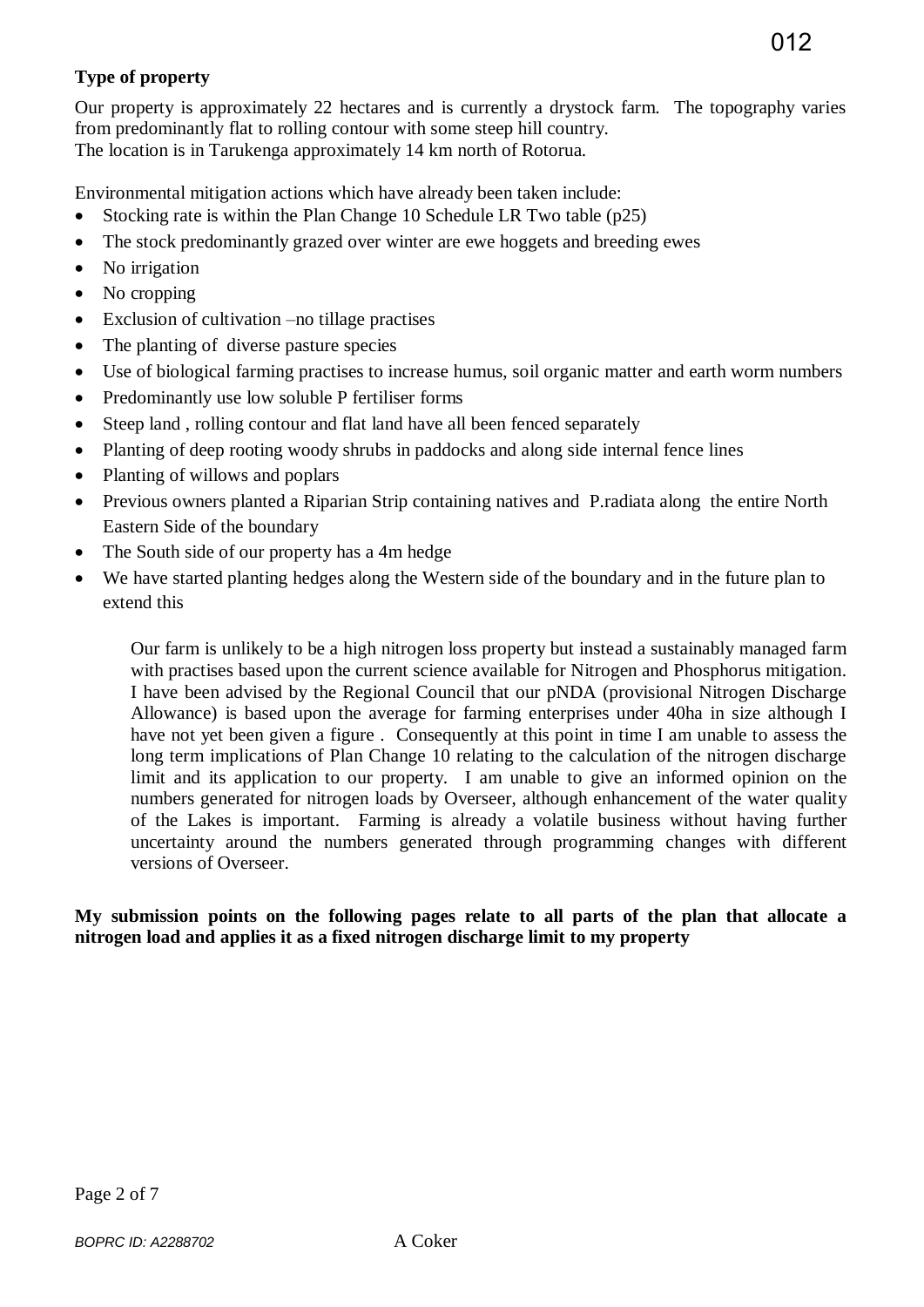## **SUBMISSION POINTS:**

| Page No | Reference                        | Support/Oppose                                                      | <b>Decision Sought</b>                                                                        | <b>Reasons</b>                                                                                                                                                                                                                                                                                         |
|---------|----------------------------------|---------------------------------------------------------------------|-----------------------------------------------------------------------------------------------|--------------------------------------------------------------------------------------------------------------------------------------------------------------------------------------------------------------------------------------------------------------------------------------------------------|
| 2, 5    | Table LR 1, Table<br>LR 2, LR P3 | Oppose results being used<br>from different versions of<br>Overseer | All results to be calculated by<br>the latest version of Overseer.<br>Refer Schedule LR Five. | On Farm Nitrogen Discharge Allowances are now calculated using<br>Overseer version 6.2. It is not clear why some calculations in<br>PC10 use Overseer 5.4 and others 6.2                                                                                                                               |
|         |                                  |                                                                     |                                                                                               | Need to use the best science estimates of nitrogen entering the<br>lake. Presumably the latest version of the model has updated<br>inputs reflecting the current science                                                                                                                               |
| 6       | LR P5, Table LR 4                | Oppose the allocated<br>nitrogen loss range for<br>drystock farms   | All rural properties should<br>have the same nitrogen<br>discharge/ha/yr                      | PC10 discriminates against drystock farms which are already<br>farmed sustainably. The plan change limits the flexibility in land<br>use and stock class                                                                                                                                               |
|         |                                  |                                                                     |                                                                                               | The allocation is based on my current land use and not my ability<br>to manage effects or whether the land use is suitable for the<br>productive capacity of the soil and other types of farming.                                                                                                      |
|         |                                  |                                                                     |                                                                                               | My farm is unlikely to be a high nitrogen loss property due to<br>sustainable management practises                                                                                                                                                                                                     |
|         |                                  |                                                                     |                                                                                               | Anyone using the best practical science available currently in<br>their farming practice is being penalised. Should problems with<br>these practises arise in the near future the flexibility and<br>adaptability to change has been taken out of the system. No two<br>years in farming are the same. |
|         |                                  |                                                                     |                                                                                               | The current proposed plan change may restrict my flexibility and<br>adaptability in the future to respond to changing market signals<br>for selling produce with possible negative economic<br>consequences                                                                                            |

Page 3 of 7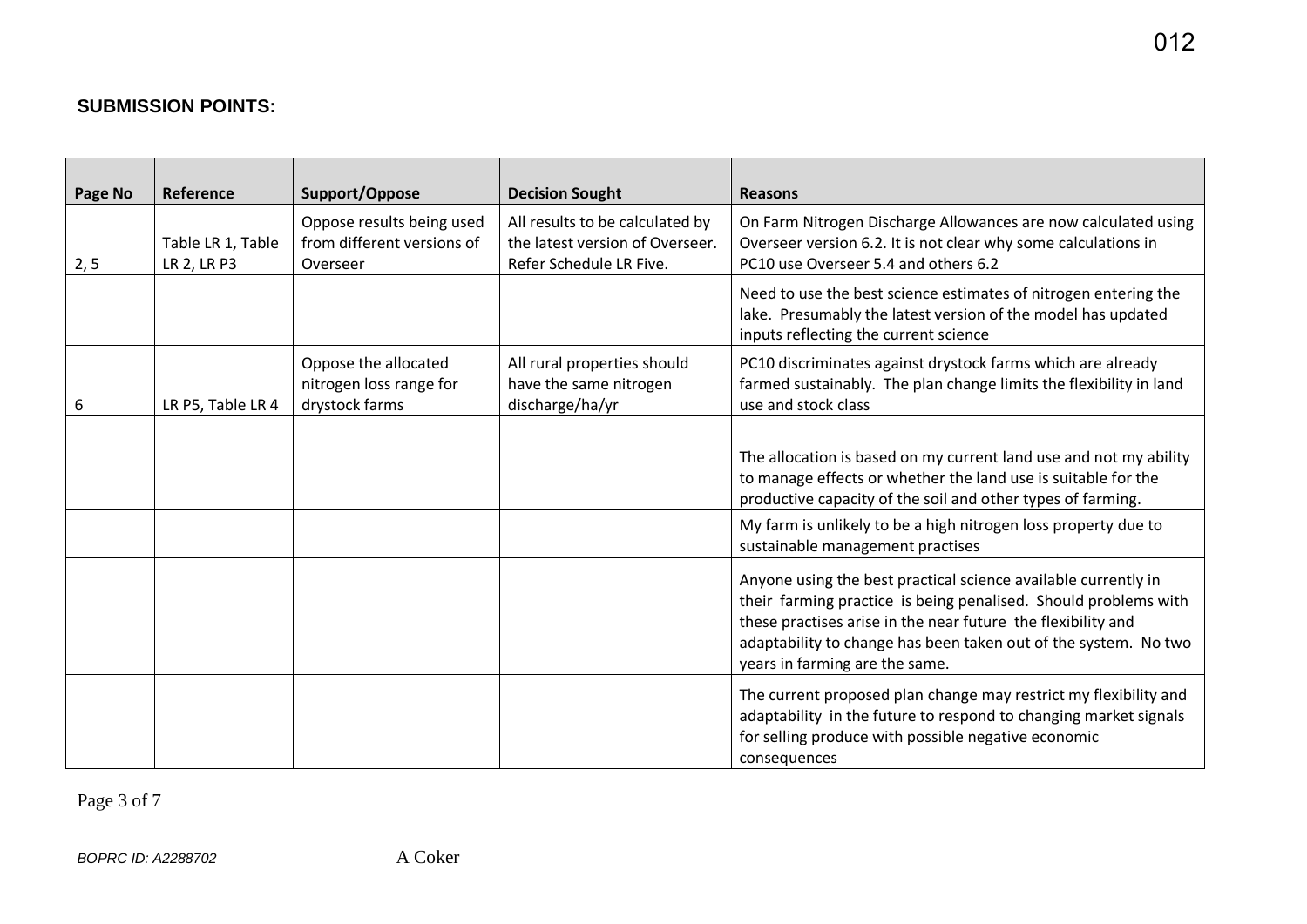| Page No | Reference                               | Support/Oppose                                                                                                                                      | <b>Decision Sought</b>                                                                                                                                                                              | <b>Reasons</b>                                                                                                                                                                                                                                                                                                                                                                                                                                                                                                                                                  |
|---------|-----------------------------------------|-----------------------------------------------------------------------------------------------------------------------------------------------------|-----------------------------------------------------------------------------------------------------------------------------------------------------------------------------------------------------|-----------------------------------------------------------------------------------------------------------------------------------------------------------------------------------------------------------------------------------------------------------------------------------------------------------------------------------------------------------------------------------------------------------------------------------------------------------------------------------------------------------------------------------------------------------------|
|         |                                         |                                                                                                                                                     |                                                                                                                                                                                                     | More often blocks less than 10ha do undertake commercial                                                                                                                                                                                                                                                                                                                                                                                                                                                                                                        |
| 6,7     | $LRP9(c)$ , $LRP9(d)$ ,<br><b>LRP15</b> | Oppose as a permitted<br>activity the use of land less<br>than 5ha and 5-10ha<br>without a nutrient<br>discharge plan (nitrogen<br>management plan) | Include information keeping<br>(Schedule LR Three), reporting<br>conditions and nutrient<br>discharge plan (nitrogen<br>management plan), for all<br>land used for agriculture,<br>horticulture etc | activities involving grazing and sale of livestock. Owners of these<br>properties more often are least experienced in farming practises<br>around land management and stocking rate. These blocks too<br>have problems with erosion, sediment discharge, nitrogen<br>leaching and surface water runoff arising from stock policies and<br>climatic conditions. PC10 makes subdivision of larger properties<br>into 10ha or less more desirable by virtue of their exclusion<br>from the reporting processes required for blocks larger than<br>10 <sub>ha</sub> |
| 8       | LRM1                                    | Support                                                                                                                                             | Support better flow of<br>information between Regional<br><b>Council and Rotorua District</b><br>Councils during the<br>subdivision process                                                         | More communication between the Regional Council and Rotorua<br>District Council during the subdivision process (rural and urban)<br>on land capability for nutrient discharges (N,P, faecal bacteria,<br>pathogens) so that appropriate mitigation measures can be put in<br>place at an early stage in the application process.                                                                                                                                                                                                                                |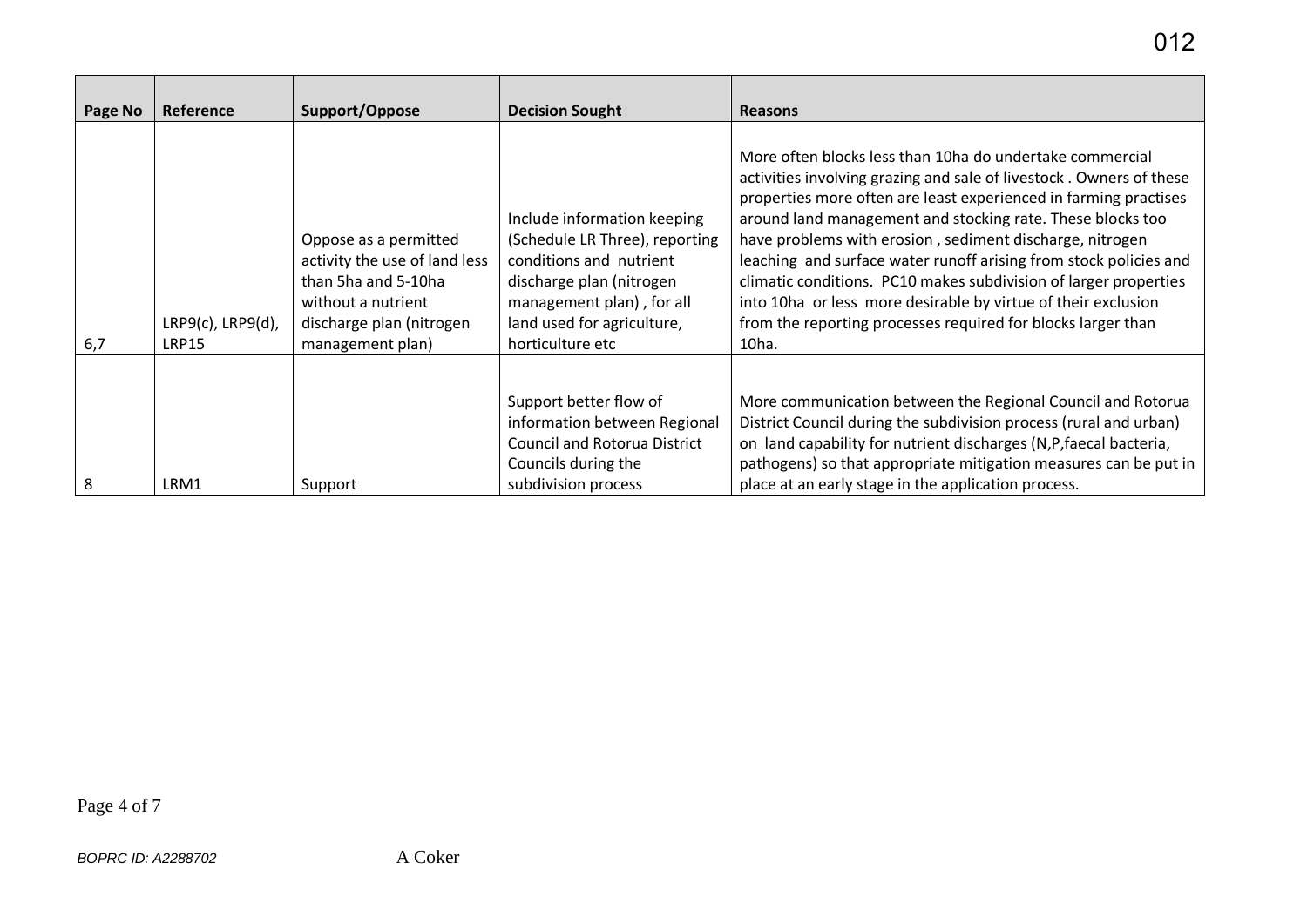| Page No | Reference   | Support/Oppose                                                                                                    | <b>Decision Sought</b>                                                                                                                                              | <b>Reasons</b>                                                                                                                                                                                                                                                                                                                                                                                                                                                                                                                                                                                                  |
|---------|-------------|-------------------------------------------------------------------------------------------------------------------|---------------------------------------------------------------------------------------------------------------------------------------------------------------------|-----------------------------------------------------------------------------------------------------------------------------------------------------------------------------------------------------------------------------------------------------------------------------------------------------------------------------------------------------------------------------------------------------------------------------------------------------------------------------------------------------------------------------------------------------------------------------------------------------------------|
| 9       | LRM4, LRM 5 | <b>Support Regional Council</b><br>monitoring of permitted<br>activities and encourage<br>industry good practices | Small increase in rates to<br>cover compliance costs                                                                                                                | The original problem eminated from the pumping of raw<br>sewage into Lake Rotorua by the District Coucil and was not<br>created by farmers many kilometres away with their septic tanks<br>and unintensive farming practises of that time . All sectors of the<br>community and businesses (tourism) enjoy the benefits from<br>enhanced water quality of the Lakes. While farmers undertake<br>practical environmental mitigation measures on their property at<br>their expense, the use of consultants, compliance costs,<br>Overseer files and other bureaucracy, should be met by the<br>Regional Council. |
|         |             |                                                                                                                   | Regional Council to organise<br>regular and timely updates on<br>scientific Information to keep<br>farmers informed                                                 |                                                                                                                                                                                                                                                                                                                                                                                                                                                                                                                                                                                                                 |
|         |             |                                                                                                                   | Regional Council involvement<br>in research funding<br>applications to allow for<br>experimentation with<br>alternative methodologies and<br>other relevant science |                                                                                                                                                                                                                                                                                                                                                                                                                                                                                                                                                                                                                 |
| 12      | LR R1       | Oppose the disallowance<br>of higher nitrogen inputs<br>in the future                                             | Allow tactical use of nitrogen<br>input when required                                                                                                               | Under adverse conditions where science is unable to provide a<br>solution or the farmer is unable to remove stock from the<br>property, the tactical use of nitrogen input may be required in<br>order to mitigate the effect of pasture pests/diseases, and<br>climatic conditions.                                                                                                                                                                                                                                                                                                                            |

Page 5 of 7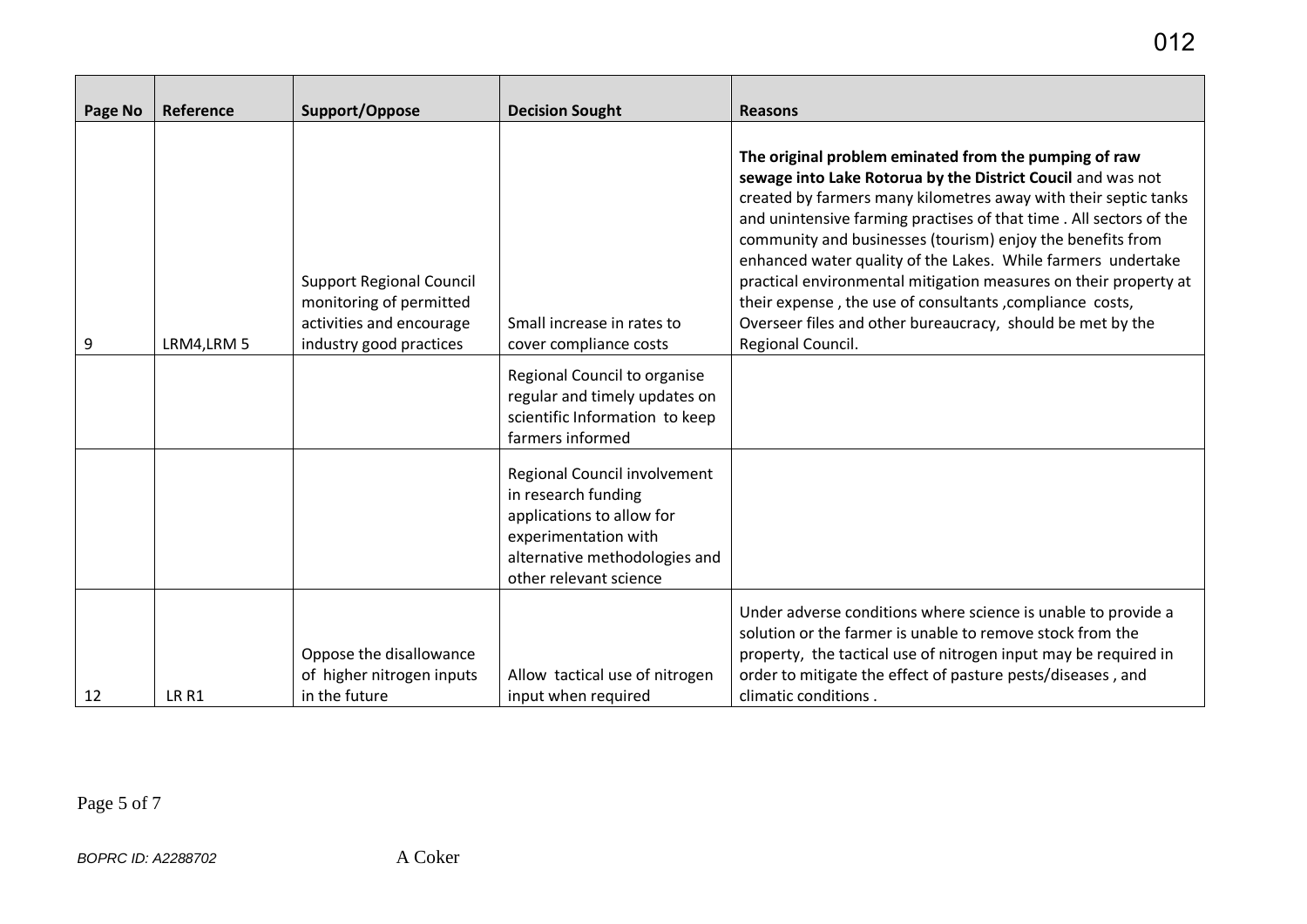| Page No | Reference     | Support/Oppose                                                                                    | <b>Decision Sought</b>                                                                                                                                                                                                                                                                                          | <b>Reasons</b>                                                                                                                                                                                                                                                                                                                                                                                                                                                                                                                                                                                                                                                                                                                                                                                                                                                                                                      |
|---------|---------------|---------------------------------------------------------------------------------------------------|-----------------------------------------------------------------------------------------------------------------------------------------------------------------------------------------------------------------------------------------------------------------------------------------------------------------|---------------------------------------------------------------------------------------------------------------------------------------------------------------------------------------------------------------------------------------------------------------------------------------------------------------------------------------------------------------------------------------------------------------------------------------------------------------------------------------------------------------------------------------------------------------------------------------------------------------------------------------------------------------------------------------------------------------------------------------------------------------------------------------------------------------------------------------------------------------------------------------------------------------------|
| 29      | Schedule LR 5 | Support/Oppose Use of<br>Overseer.<br>Overseer appears to be<br>under-developed and<br>overused ! | Only use Overseer as a<br>decision support tool to allow<br>Council and farmers to<br>understand compliance with<br>discharge limits.                                                                                                                                                                           | Overseer is an example of an evolving mathematical model<br>describing a complex biological system with scientific inputs<br>continuing for many years into the future as more and more<br>variables become known and included in the model to improve<br>its accuracy                                                                                                                                                                                                                                                                                                                                                                                                                                                                                                                                                                                                                                              |
|         |               |                                                                                                   | The Overseer files should be<br>overseen and paid for by the<br>Council along with hiring the<br>appropriate consultants.<br>Farmers should not be paying<br>for what appears to be an<br>under developed and evolving<br>system relied on by the<br>Regional Council for<br>monitoring nutrient<br>discharges. | The calculation of nitrogen discharge should be on an intuitive<br>platform with a self monitoring process as farmers decide to<br>adopt different practises in the future and should be like filling in<br>a tax return. For the latter the individual has the choice of<br>whether to employ an accountant or do the return themselves.<br>Instead with Overseer under PC10 the farmer has to hire a<br>consultant with the appropriate qualifications at considerable<br>cost to diffuse the confusion surrounding monitoring compliance,<br>discharge limits, and farm plans so that no one is liable should<br>the numbers be found inaccurate or discredited in later<br>years. This requires a level of bureaucracy, complexity and<br>accumulating costs around resource consents, farm plans and<br>Overseer data and files. Operations larger than 40ha are more<br>likely to absorb these ongoing costs. |

Page 6 of 7